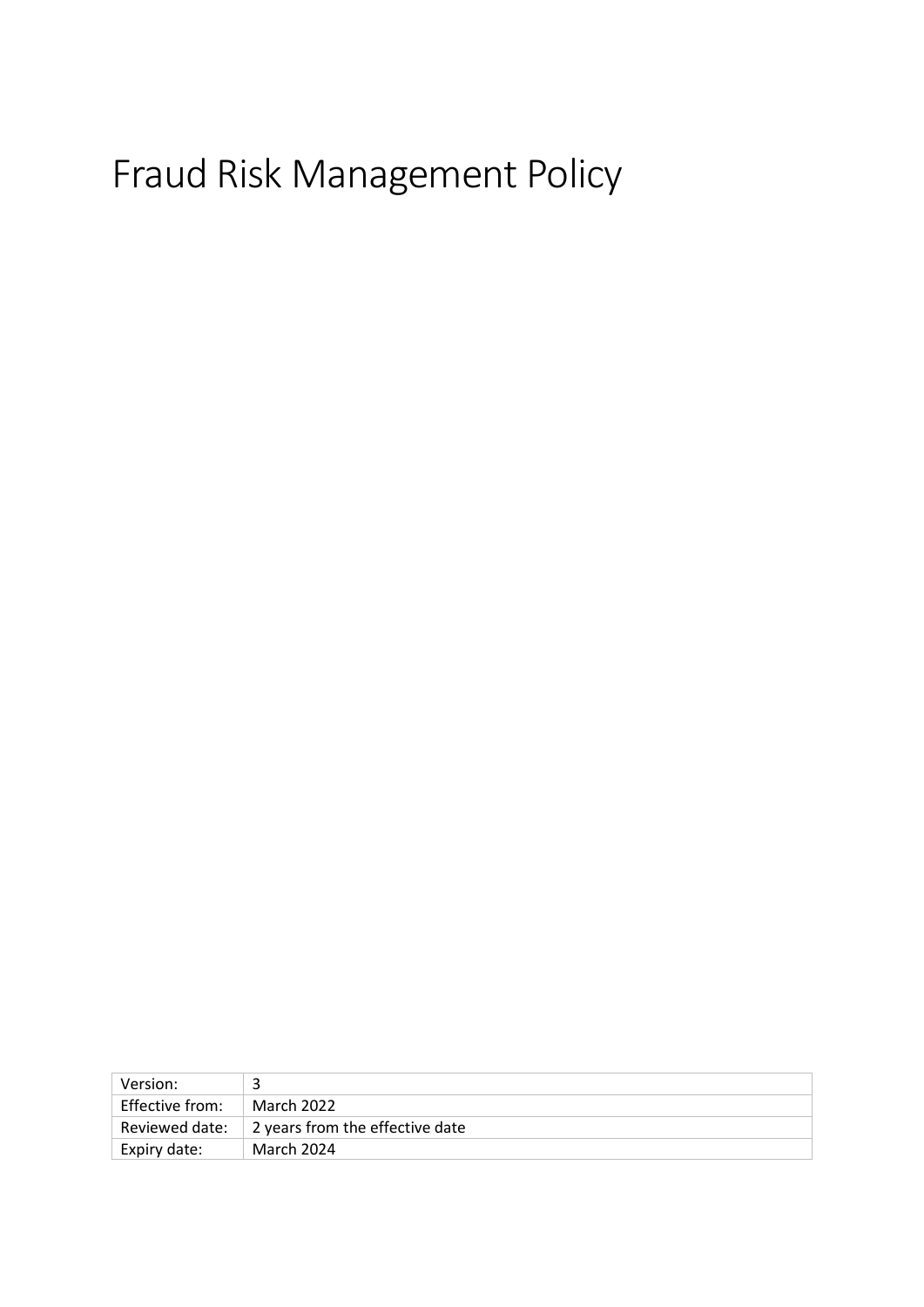# Contents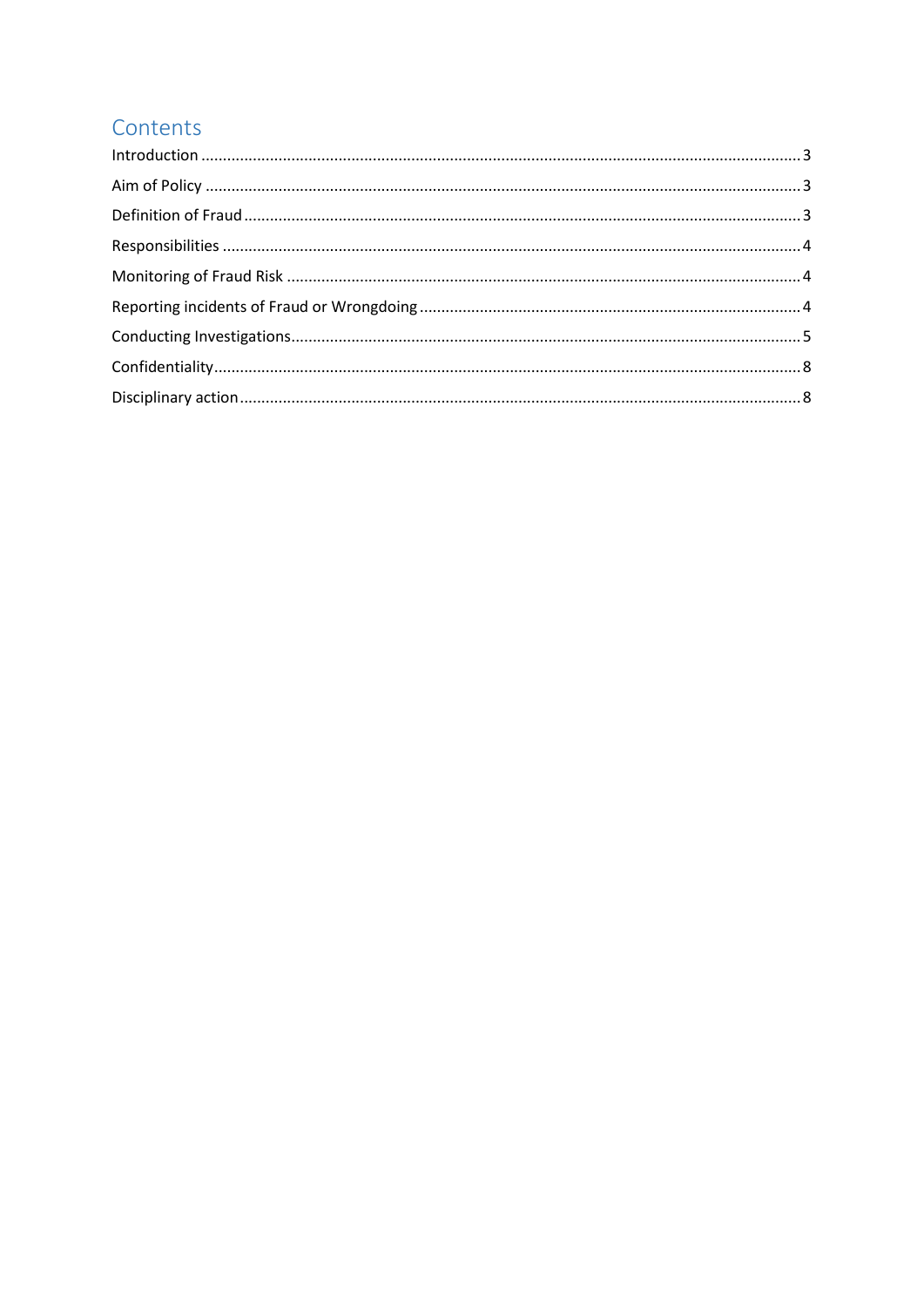# <span id="page-2-0"></span>Introduction

The term fraud is commonly used to include activities such as theft, corruption, conspiracy, embezzlement, money laundering, bribery and extortion. In a broad sense, fraud can include any crime where deception was involved. Fraud is defined by Black's Law Dictionary as:

"A knowing misrepresentation of the truth or concealment of a material fact to induce another to act to his or her detriment"

Hargreaves Services plc and its subsidiary undertakings ("the Group") is faced with these risks and should be prepared to manage these risks and approach their potential impact in a professional manner.

The impact of a fraud committed against the Group could have the following impact:

- Actual financial loss;
- Damage to the reputation of the Group and our employees;
- Negative publicity;
- Costs and internal time incurred for investigative work and litigation;
- Potential loss of employees and customers;
- Damage to relationships with customers and suppliers;
- Impact on employee morale.

The Group remains committed to the deterrence, detection and correction of misconduct and dishonesty. The discovery, reporting and documentation of such acts will provide a foundation for the protection of innocent parties, support disciplinary action against offenders (up to and including dismissal where appropriate), referral to law enforcement agencies if required and the recovery of assets.

# <span id="page-2-1"></span>Aim of Policy

The purpose of this document is to set out the Group's policy regarding the deterrence, detection and investigation of fraud, including misconduct or suspected misconduct or dishonesty, by employees and others who interface with the Group. It is also to provide guidance regarding appropriate actions to take in the event of suspected acts arising.

# <span id="page-2-2"></span>Definition of Fraud

For the purposes of this policy, fraud, misconduct and dishonesty include, but are not limited to:

- Theft or other misappropriation of assets, including assets of the Group, our customers, suppliers or others with whom we have a business relationship;
- Misstatements and other irregularities within our company records, including the intentional misstatement of operational and financial results;
- Profiteering as a result of insider knowledge of the Group's activities;
- Disclosing confidential or proprietary information to outside parties;
- Forgery or other alteration of documents;
- Accepting or seeking anything of value from customers, suppliers or other persons providing services to the Group;
- Unlawful acts.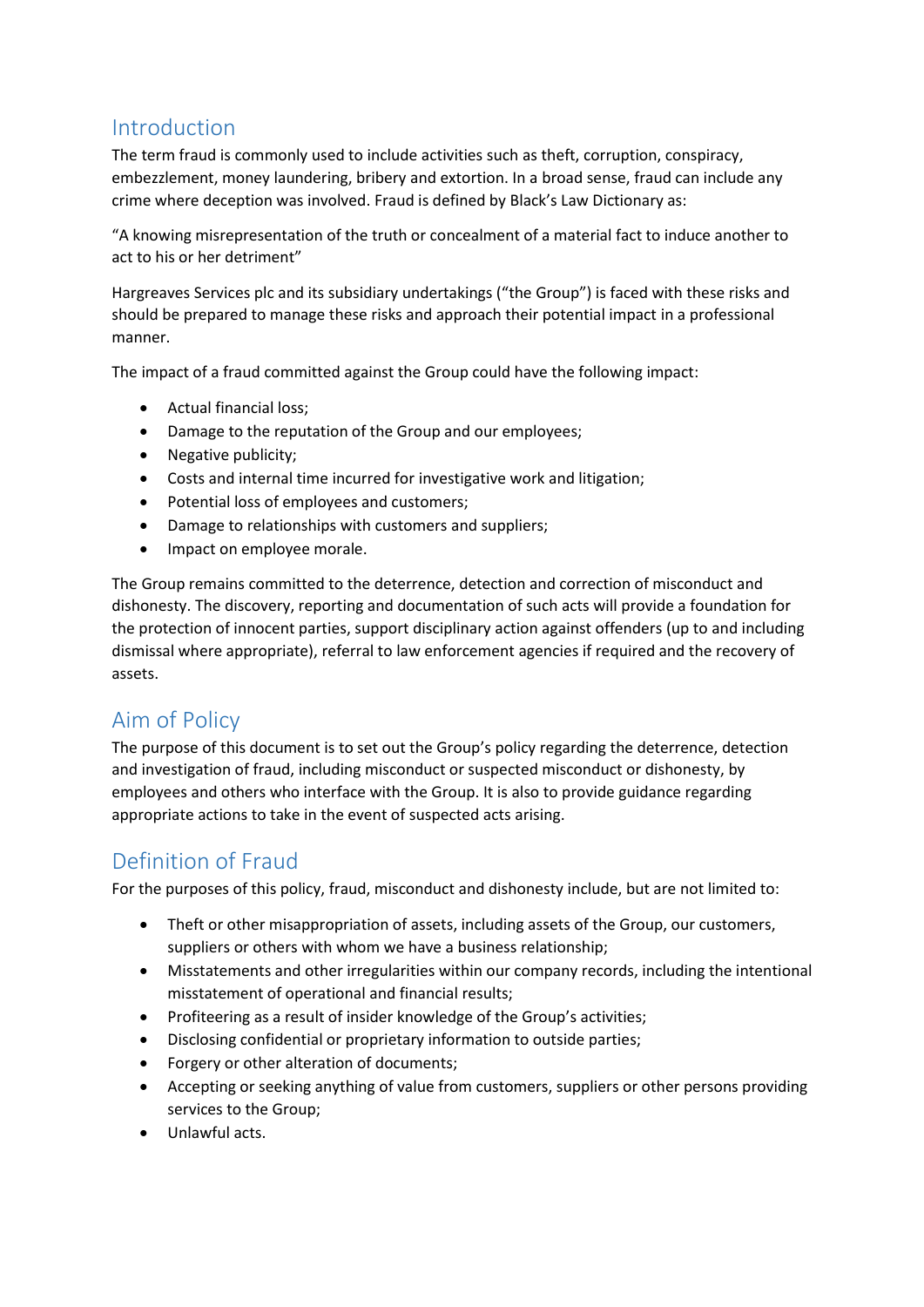# <span id="page-3-0"></span>Responsibilities

Overall responsibility for the Risk Management policy of the Group sits with the Board. This includes the approval of this Fraud Risk Management policy and ensuring that sufficient safeguards and frameworks are in place to allow for the effective detection and prevention of fraud. The Board is also required to approve the level of fraud risk proposed by the Business Unit Managing Directors.

The Board may delegate the task of implementing this framework to the Business Unit Managing Directors, who will have effective day to day responsibility for:

- Proposing a suitable level of risk appetite in relation to fraud risk;
- Ensuring employees within their business unit are adequately briefed and trained with regard to fraud risk;
- Being aware of potential risks of fraud within their business unit;
- Enacting effective monitoring, review and control procedures to both prevent acts of fraud and detect acts of wrongdoing promptly should prevention efforts be unsuccessful;
- Ensuring learnings and feedback from suspected and confirmed fraud cases are appropriately rolled out within the business unit.

The authority to carry out the above responsibilities can be delegated to appropriate individuals within each Business Unit, however, the accountability for their effectiveness must remain with the Managing Director of the Business Unit.

Ultimately, it is the responsibility of every employee, consultant, agent and Director of the Group to immediately report any suspected fraud, misconduct or dishonesty, initially to their line manager or via the Group's whistleblowing hotline.

# <span id="page-3-1"></span>Monitoring of Fraud Risk

Fraud risk is a mandatory requirement for inclusion within all Business Unit Risk Registers. The identification and mitigation of potential fraud risks remains the responsibility of the Business Unit Managing Directors.

Risk Registers, including the identified Fraud Risks, will be reported to the Audit & Risk Committee regularly.

# <span id="page-3-2"></span>Reporting incidents of Fraud or Wrongdoing

In cases of fraud, it is often information gathered within the first 48 hours which provide the most useful data to bring about a satisfactory conclusion, as this is often before the perpetrator has had time to react to the allegations.

It is the responsibility of every employee within the Group to immediately report any suspected fraud or misconduct to their line manager or via the Group's whistleblowing hotline. Managers upon being made aware of such potential acts must immediately report to the Group Solicitor. Due to the important and yet sensitive nature of such suspected violations, it is essential we maintain a logical and professional approach to investigations. Employees, Managers and Directors must not perform their own investigation work outside of the process set out within this document, as that can be one of the biggest threats to correct and proper incident handling.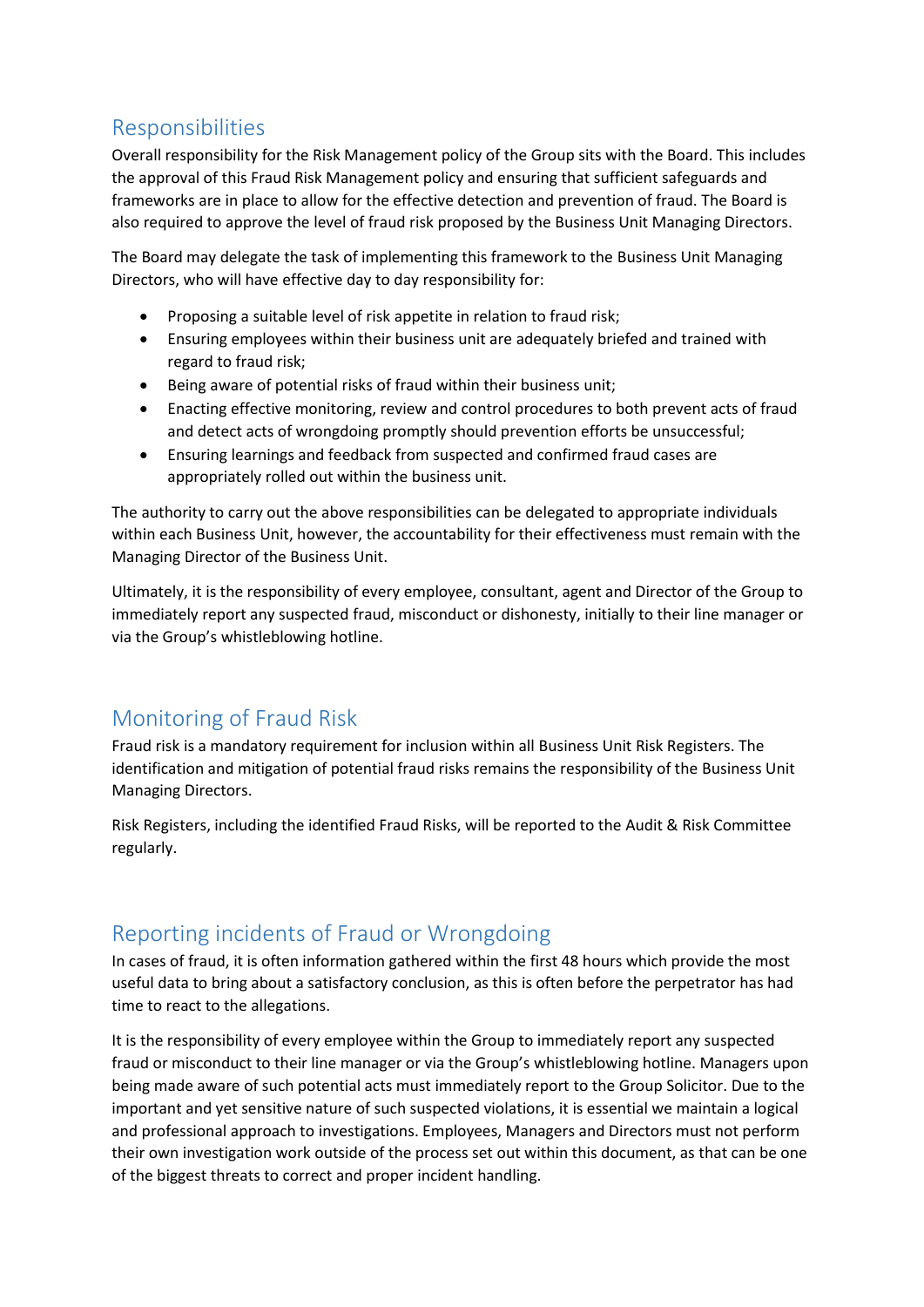# <span id="page-4-0"></span>Conducting Investigations

To ensure that all reported instances are treated equally and in a professional and independent manner the Group has agreed an investigation process which follows best practice guidelines from the OCEG (Open Compliance and Ethics Group).



The OCEG framework consists of 5 key areas to successful fraud investigation:

# Investigation Stages

#### Stage 1: Capturing information

Information relating to potentially fraudulent activities can be collected from a number of sources across the Group including:

- Reports to the whistleblowing hotline;
- Concerns raised to operational management;
- Information collected from exit interviews;
- Findings from internal and external audits;
- Control violations identified by management in day-to-day activities.

It is important that while we're capturing information relating to potential frauds that we make a conscious effort to avoid pitfalls such as:

- Not focusing on the full range of data sources, making sure that we don't miss a serious issue;
- Missing the 'big ones', making sure that we have the right (competent and independent) people in place to review and filter information as its received;
- Making everything a big issue;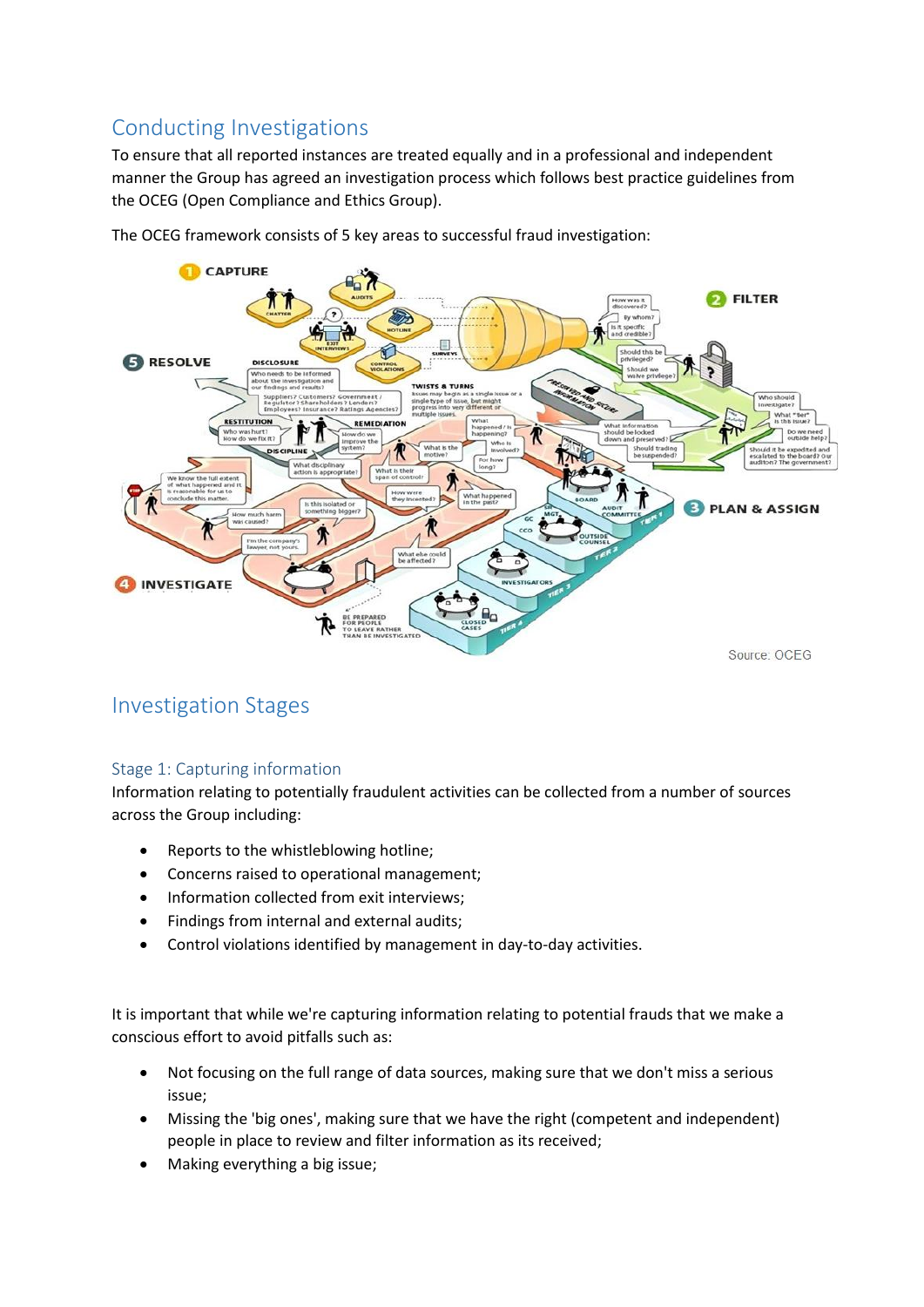- Assigning the wrong people to investigations, some investigations will require technical knowledge;
- Allowing management override of controls to interfere with the investigation or its objectivity;
- Carrying out a superficial investigation without getting to the root cause of the issue; and
- Destroying the chain of evidence.

At this stage all information reports received should be treated as confidential and forwarded to the Group Solicitor, who will facilitate the initial triage process.

#### Stage 2: Filtering the information

Once a report has been received it is important that it is understood and filtered by a competent and independent source before the investigation begins. To help maintain a consistent approach the Group Solicitor (supported by additional independent individuals if required) will conduct a filtering exercise on all information received which will include:

- Ascertaining how the issue was discovered, and if it is specific and credible;
- Identifying who should be involved in the investigation (from an internal and external perspective); and
- Who needs to be made aware of the incident at this stage (e.g. the Board, external auditors, regulators etc.)

After the initial investigation the Group Solicitor will make a decision in relation to further investigation of the reported issue.

#### Stage 3: Plan and Assign

Before any formal investigation can begin, an investigation plan (including planned communications), roles and responsibilities must be agreed. Roles and responsibilities should cover the investigation itself and the processing of any remedial issues identified during the investigation (even if the specific members of the operational team are not involved in the investigation itself).

#### Stage 4: Investigate

#### Key considerations for the first 48 hours

The first 48 hours of any investigation are critical, yet this is when many mistakes are made. During the first 48 hours it is crucial that we:

- 1. Fully understand the allegation
- 2. Identify the protocols, milestones and skills, and
- 3. Build the right team to fully investigate the issue.

#### Fully Understand the allegation

To enable a productive investigation, we need to first ensure that:

- The nature of the investigation is fully understood;
- Who may be involved in the incident, and what (if any) immediate operational changes need to be implemented;
- Which businesses of the Group may be affected;
- What data may be relevant, and how can it be secured;
- Potential commercial (or other) impact; and
- Who needs to be made aware of the allegation.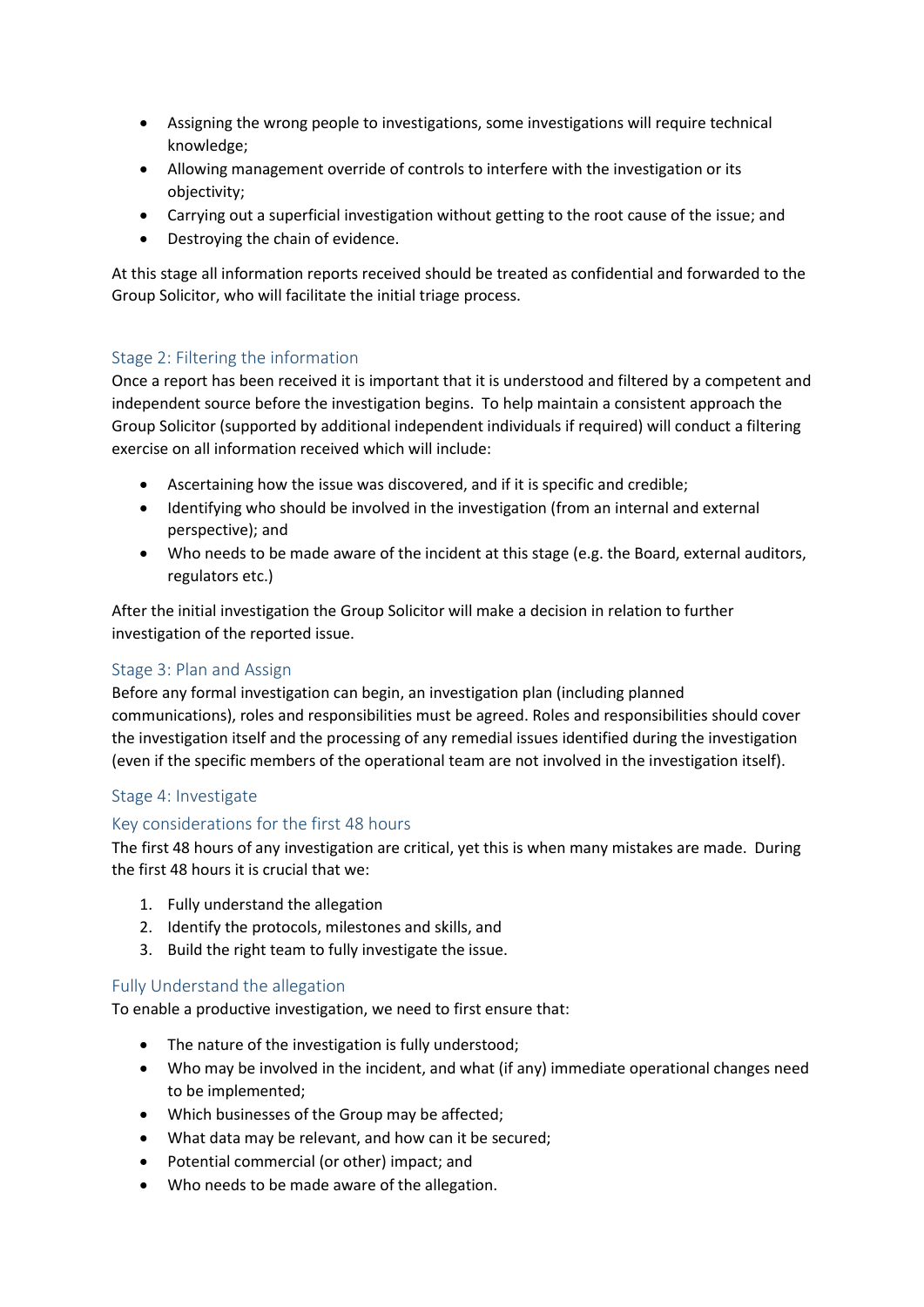#### Identify the Protocols, Milestones and Skills

As part of the initial consideration of the investigation protocols, milestones, and skills needed to effectively investigate the incident must be established. For example:

| <b>Protocols</b>  | Privilege<br><b>Retention policies</b><br>Data privacy<br>Escalation<br>$\bullet$                                                                                                                                                                                                                                                                                                                      |
|-------------------|--------------------------------------------------------------------------------------------------------------------------------------------------------------------------------------------------------------------------------------------------------------------------------------------------------------------------------------------------------------------------------------------------------|
| <b>Milestones</b> | Initial observations within 2 weeks<br>$\bullet$<br>Agree frequency of further updates,<br>٠<br>and the most appropriate audience.                                                                                                                                                                                                                                                                     |
| <b>Skills</b>     | Investigative interviewing skills<br>$\bullet$<br>Forensic review and analysis<br><b>Financial modelling</b><br>Asset tracing<br>Business intelligence and background<br>$\bullet$<br>checks<br>Dispute readiness and advice<br>٠<br>Forensic data technology<br>٠<br>Experience in operational specialisms<br>Experience of subjects such as fraud,<br>bribery and corruption, and<br>counterfeiting. |

#### Build the right team

The right investigation team will vary depending on the complexity of the incident being investigated. As with stages 2 and 3 the Group Solicitor will be responsible for coordinating stages 3 and 4.

#### Roles and Responsibilities

Specific roles and responsibilities will vary from investigation to investigation. However, they will reflect the roles and responsibilities detailed in the main body of this policy and will be formally agreed during the plan and assign stage of the investigation.

#### Stage 5: Resolve

As a result of each investigation a formal output will be produced, which at a minimum will detail the allegations, the findings of the investigation, and an outline of any identified issue which needs to be resolved by operational management.

### Whistleblowing

Full details of the Group's Whistleblowing policy can be found on SharePoint, but for reference the Whistleblowing hotline can be reached on 0800 374 199.